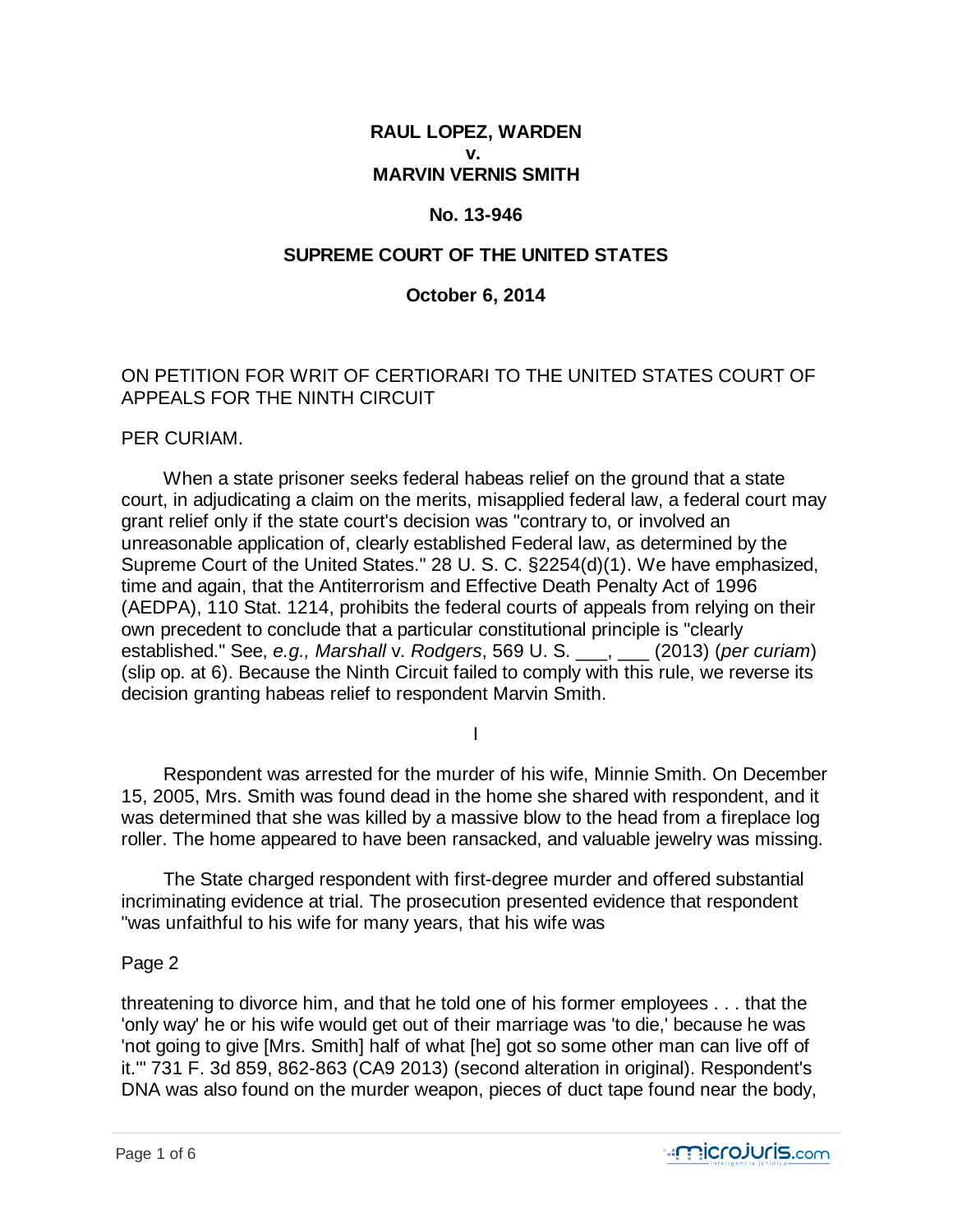and a burned matchstick that was found in the bedroom and that may have been used to inflict burns on the body. See *id*., at 863; see also *People* v. *Smith*, 2010 WL 4975500, \*1-\*2 (Cal. App., Dec. 8, 2010). The missing jewelry was discovered in the trunk of respondent's car, wrapped in duct tape from the same roll that had provided the pieces found near the body. See 731 F. 3d, at 863. Respondent's DNA was found on the duct tape in his trunk. See *Smith*, 2010 WL 4975500, at \*2. In addition, a criminologist testified that the ransacking of the Smiths' home appeared to have been staged. See 731 F.3d, at 863.

 Respondent defended in part on the basis that he could not have delivered the fatal blow due to rotator cuff surgery several weeks before the murder. See *ibid*. (He mounted this defense despite the fact that police had observed him wielding a 6-footlong 2 by 4 to pry something out of a concrete slab at a construction site the week after the murder. See *Smith*, 2010 WL 4975500, at \*1.) The defense also suggested that one of respondent's former employees had committed the crime to obtain money to pay a debt he owed respondent. See 731 F. 3d, at 863.

 At the close of evidence, the prosecution requested an aiding-and-abetting instruction, and the trial court agreed to give such an instruction. During closing argument, the prosecutor contended that respondent was physically able to wield the log roller that had killed Mrs. Smith, but he also informed the jury that, even if respondent had not delivered the fatal blow, he could still be convicted on an

## Page 3

aiding-and-abetting theory. See *id*., at 864. The jury convicted respondent of firstdegree murder without specifying which theory of guilt it adopted.

 After a series of state-court proceedings not relevant here, the California Court of Appeal affirmed respondent's conviction. The state court rejected respondent's assertion that he had inadequate notice of the possibility of conviction on an aidingand-abetting theory. The court explained that " 'an accusatory pleading charging a defendant with murder need not specify the theory of murder on which the prosecution intends to rely,'" and noted that the "information charged defendant with murder in compliance with the governing statutes." *Smith*, 2010 WL 4975500, at \*6-\*7. Furthermore, the court held that "even if this case required greater specificity concerning the basis of defendant's liability, the evidence presented at his preliminary examination provided it." *Id*., at \*7. The upshot was that "the information and preliminary examination testimony adequately notified defendant he could be prosecuted for murder as an aider and abettor." *Id*., at \*8. The California Supreme Court denied respondent's petition for review.

 Respondent filed a petition for habeas relief with the United States District Court for the Central District of California. The Magistrate Judge recommended granting relief, and the District Court summarily adopted the Magistrate Judge's recommendation.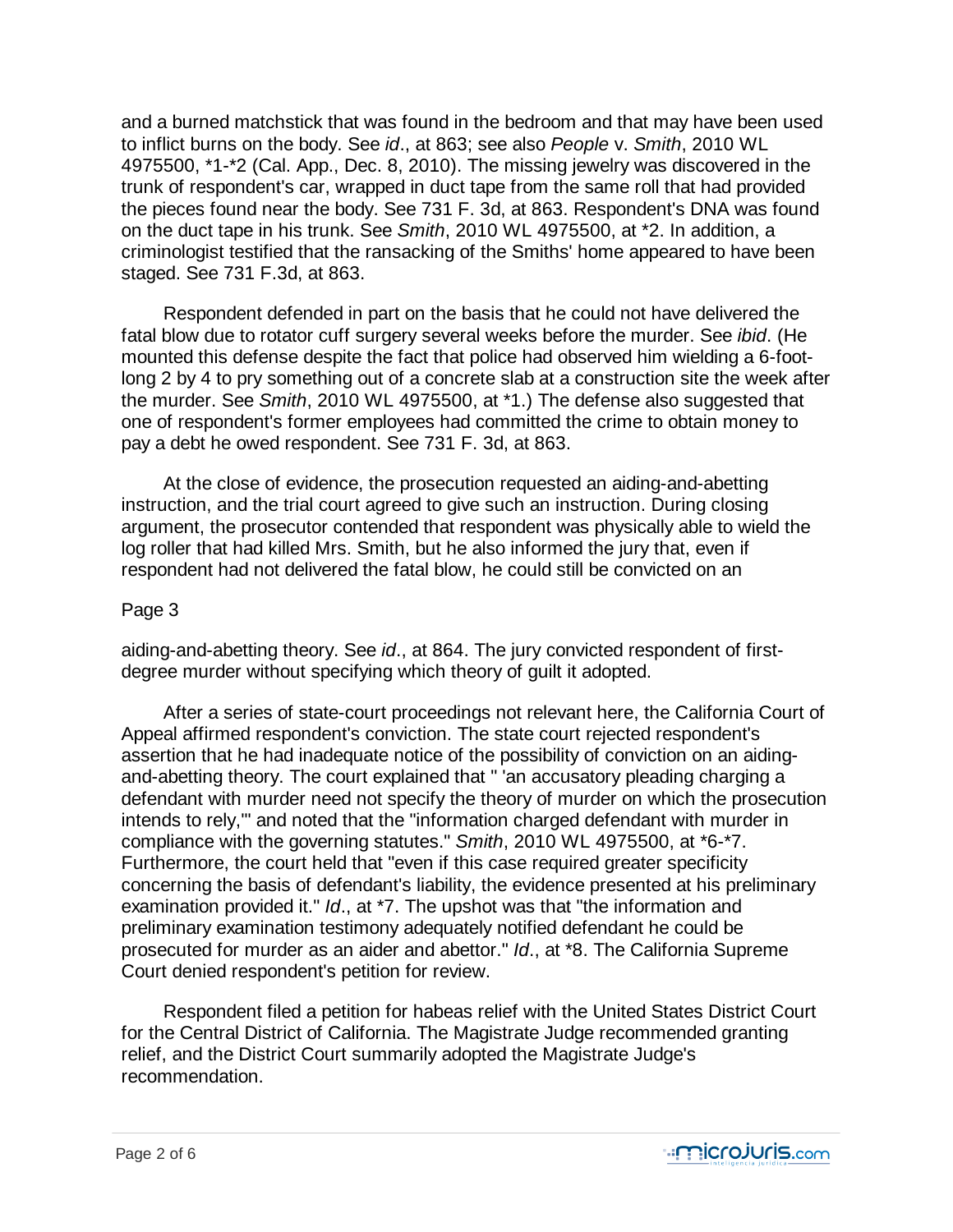The Ninth Circuit affirmed. The court acknowledged that the "information charging [respondent] with first-degree murder was initially sufficient to put him on notice that he could be convicted either as a principal or as an aider-and-abettor," because under California law "aiding and abetting a crime is the same substantive offense as perpetrating the crime." 731 F. 3d, at 868.But the Ninth Circuit nevertheless concluded that respondent's Sixth Amendment and due process right to notice had been

### Page 4

violated because it believed the prosecution (until it requested the aiding-and-abetting jury instruction) had tried the case only on the theory that respondent himself had delivered the fatal blow. See *id*., at 869.

 The Ninth Circuit did not purport to identify any case in which we have found notice constitutionally inadequate because, although the defendant was initially adequately apprised of the offense against him, the prosecutor focused at trial on one potential theory of liability at the expense of another. Rather, it found the instant case to be "indistinguishable from" the Ninth Circuit's own decision in *Sheppard* v. *Rees*, 909 F. 2d 1234 (1989), which the court thought "faithfully applied the principles enunciated by the Supreme Court." 731 F. 3d, at 868. The court also rejected, as an "unreasonable determination of the facts," 28 U. S. C. §2254(d)(2), the California Court of Appeal's conclusion that preliminary examination testimony and the jury instructions conference put respondent on notice of the possibility of conviction on an aiding-and-abetting theory. See *id*., at 871-872.

> II A

 The Ninth Circuit held, and respondent does not dispute, that respondent initially received adequate notice of the possibility of conviction on an aiding-and-abetting theory. The question is therefore whether habeas relief is warranted because the State principally relied at trial on the theory that respondent himself delivered the fatal blow.

 Assuming, *arguendo*, that a defendant is entitled to notice of the possibility of conviction on an aiding-and-abetting theory, the Ninth Circuit's grant of habeas relief may be affirmed only if this Court's cases clearly establish that a defendant, once adequately apprised of such a possibility, can nevertheless be deprived of adequate

# Page 5

notice by a prosecutorial decision to focus on another theory of liability at trial. The Ninth Circuit pointed to no case of ours holding as much. Instead, the Court of Appeals cited three older cases that stand for nothing more than the general proposition that a defendant must have adequate notice of the charges against him. See 731 F. 3d, at 866-867 (citing *Russell* v. *United States*, 369 U. S. 749, 763-764 (1962); *In re Oliver*, 333 U. S. 257, 273-274 (1948); *Cole* v. *Arkansas*, 333 U. S. 196, 201 (1948)).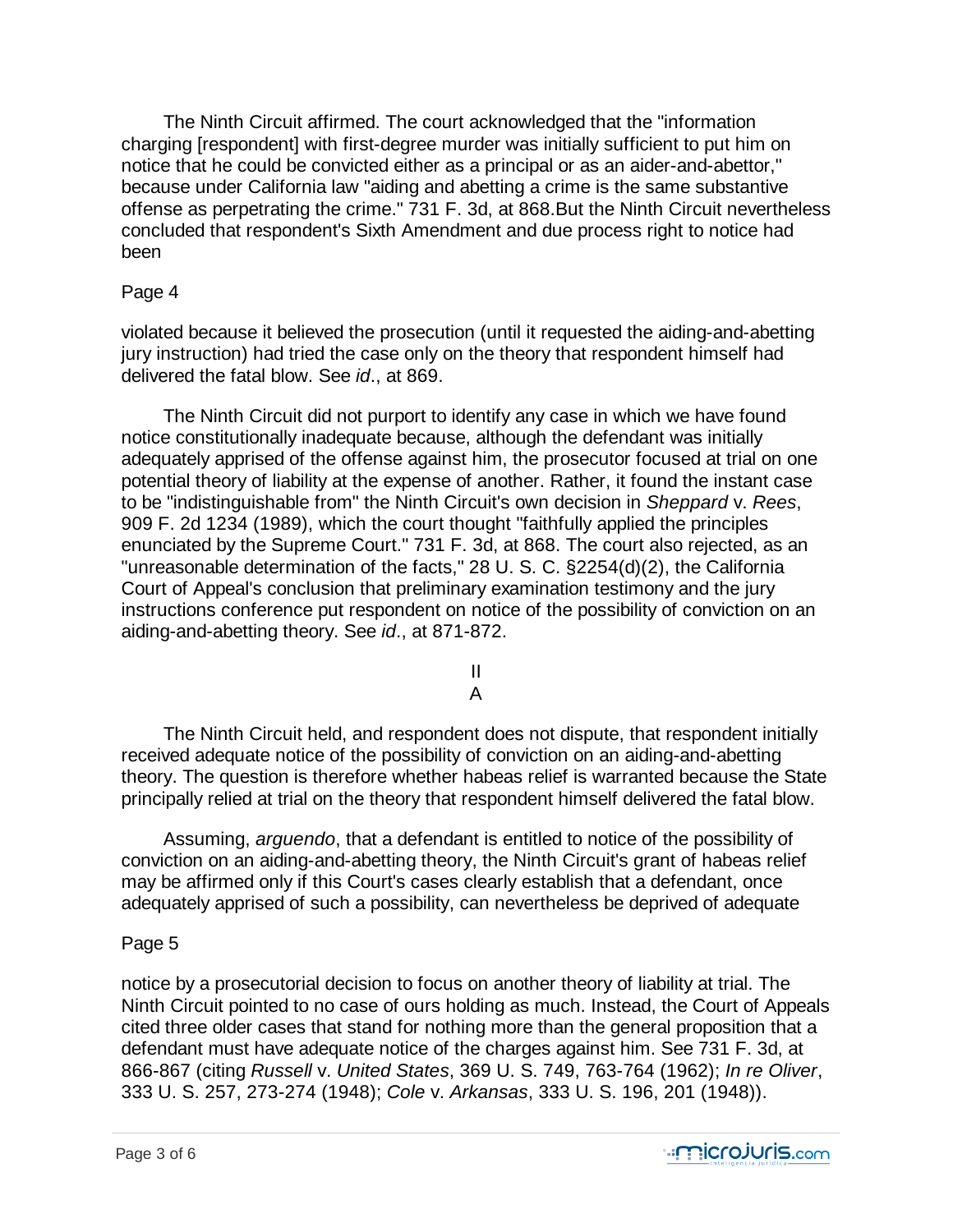This proposition is far too abstract to establish clearly the specific rule respondent needs. We have before cautioned the lower courts-and the Ninth Circuit in particularagainst "framing our precedents at such a high level of generality." *Nevada* v. *Jackson*, 569 U. S.\_\_\_, \_\_\_ (2013) (*per curiam*) (slip op., at 7). None of our decisions that the Ninth Circuit cited addresses, even remotely, the specific question presented by this case. See *Russell, supra*, at 752 (indictment for "refus[ing] to answer any question pertinent to [a] question under [congressional] inquiry," 2 U. S. C. §192, failed to "identify the subject under congressional subcommittee inquiry"); *In re Oliver, supra*, at 259 (instantaneous indictment, conviction, and sentence by judge acting as grand jury with no prior notice of charge to defendant); *Cole, supra*, at 197 (affirmance of criminal convictions "under a . . . statute for violation of which [defendants] had not been charged"). $\frac{1}{2}$ 

Because our case law does not clearly establish the legal

# Page 6

proposition needed to grant respondent habeas relief, the Ninth Circuit was forced to rely heavily on its own decision in *Sheppard, supra*. Of course, AEDPA permits habeas relief only if a state court's decision is "contrary to, or involved an unreasonable application of, clearly established Federal law" as determined by this Court, not by the courts of appeals. 28 U. S. C. §2254(d)(1). The Ninth Circuit attempted to evade this barrier by holding that *Sheppard* "faithfully applied the principles enunciated by the Supreme Court in *Cole, Oliver*, and *Russell*." 731 F. 3d, at 868. But Circuit precedent cannot "refine or sharpen a general principle of Supreme Court jurisprudence into a specific legal rule that this Court has not announced." *Marshall*, 569 U. S., at (slip op., at 6). *Sheppard* is irrelevant to the question presented by this case: whether our case law clearly establishes that a prosecutor's focus on one theory of liability at trial can render earlier notice of another theory of liability inadequate.

# B

 The Ninth Circuit also disagreed with what it termed the state court's "determination of the facts"-principally, the state court's holding that preliminary examination testimony and the prosecutors' request for an aiding-and-abetting jury instruction shortly before closing arguments adequately put respondent on notice of the prosecution's aiding-and-abetting theory. 731 F. 3d, at 871 (internal quotation marks omitted). The Ninth Circuit therefore granted relief under §2254(d)(2), which permits habeas relief where the state-court "decision . . . was based on an unreasonable determination of the facts in light of the evidence presented in the State court proceeding." That holding cannot be sustained.

 In purporting to reject the state court's "determination of the facts," the Ninth Circuit focused on preliminary examination testimony by an investigator about conversa-

Page 7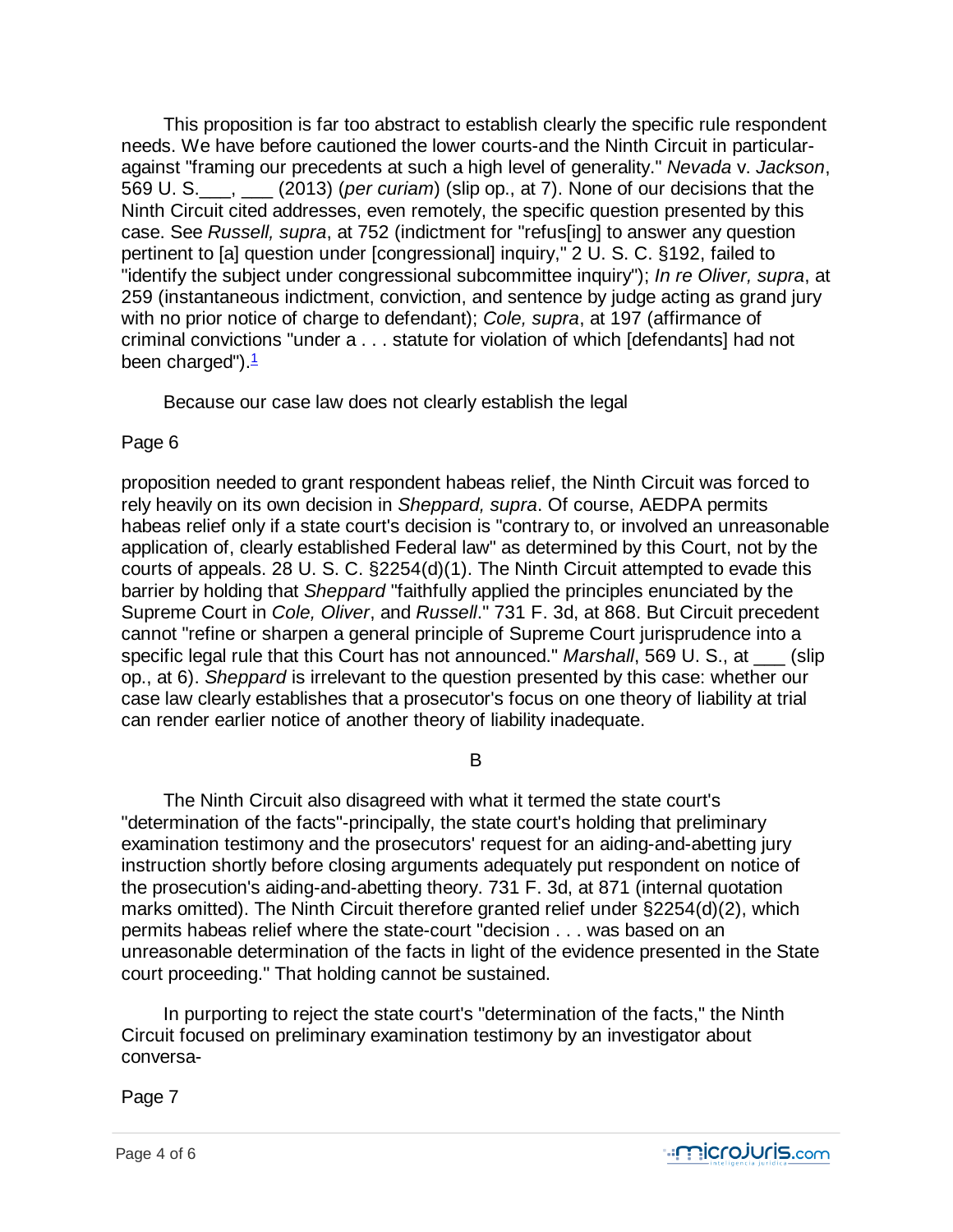tions between respondent and his cellmate.According to the investigator, the cellmate stated that respondent told him that respondent "had to get rid of his wife because she was standing in the way of his future plans; that she was threatening to divorce him and he wasn't going to give up half of his property"; that respondent made his house look like the site of a home invasion robbery; and that, when he left for work the morning of the murder, he left the window open and did not set the alarm. *Smith*, 2010 WL 4975500, at \*7. The investigator also testified that the cellmate did not "'know any of the details of the homicide itself and how it was carried out,'" and that respondent "'never told [the cellmate] specifically who'" committed the homicide. *Ibid*. The California Court of Appeal held that these statements, taken together, suggested that respondent was involved in planning and facilitating the crime but that the fatal blow might have been delivered by an accomplice. *Ibid*. Thus, the California court believed that even assuming that the information by itself was not sufficient, this testimony naturally lent itself to conviction on an aiding-and-abetting theory and so gave respondent even greater notice of such a possibility. *Ibid*.

 The Ninth Circuit also focused on the jury instructions conference, which occurred after the defense rested but before the parties' closing arguments. During that conference, prosecutors requested an aiding-and-abetting instruction, which further provided notice to respondent. The California Court of Appeal concluded that this case is distinguishable from *Sheppard* v. *Rees*, 909 F. 2d 1234, because, unlike that case, the conference here did not occur immediately before closing arguments. The Ninth Circuit disagreed, holding that because "defense counsel had only the lunch recess to formulate a response" to the aiding-and-abetting instruction, this case "is indistinguishable from *Sheppard*," where the prosecution also "requested the new instruction the same day as closing."

#### Page 8

731 F. 3d, at 868, 870.

 Although the Ninth Circuit claimed its disagreement with the state court was factual in nature, in reality its grant of relief was based on a legal conclusion about the adequacy of the notice provided. The Ninth Circuit believed that the events detailed above, even when taken together with the information filed against respondent, failed to measure up to the standard of notice applicable in cases like this. That ranked as a legal determination governed by §2254(d)(1), not one of fact governed by §2254(d)(2). But, as we have explained, the Ninth Circuit cited only its own precedent for establishing the appropriate standard. Absent a decision of ours clearly establishing the relevant standard, the Ninth Circuit had nothing against which it could assess, and deem lacking, the notice afforded respondent by the information and proceedings.It therefore had no basis to reject the state court's assessment that respondent was adequately apprised of the possibility of conviction on an aiding-and-abetting theory.<sup>2</sup>

 The petition for a writ of certiorari is granted. The judgment of the United States Court of Appeals for the Ninth Circuit is reversed, and the case is remanded for further proceedings consistent with this opinion.